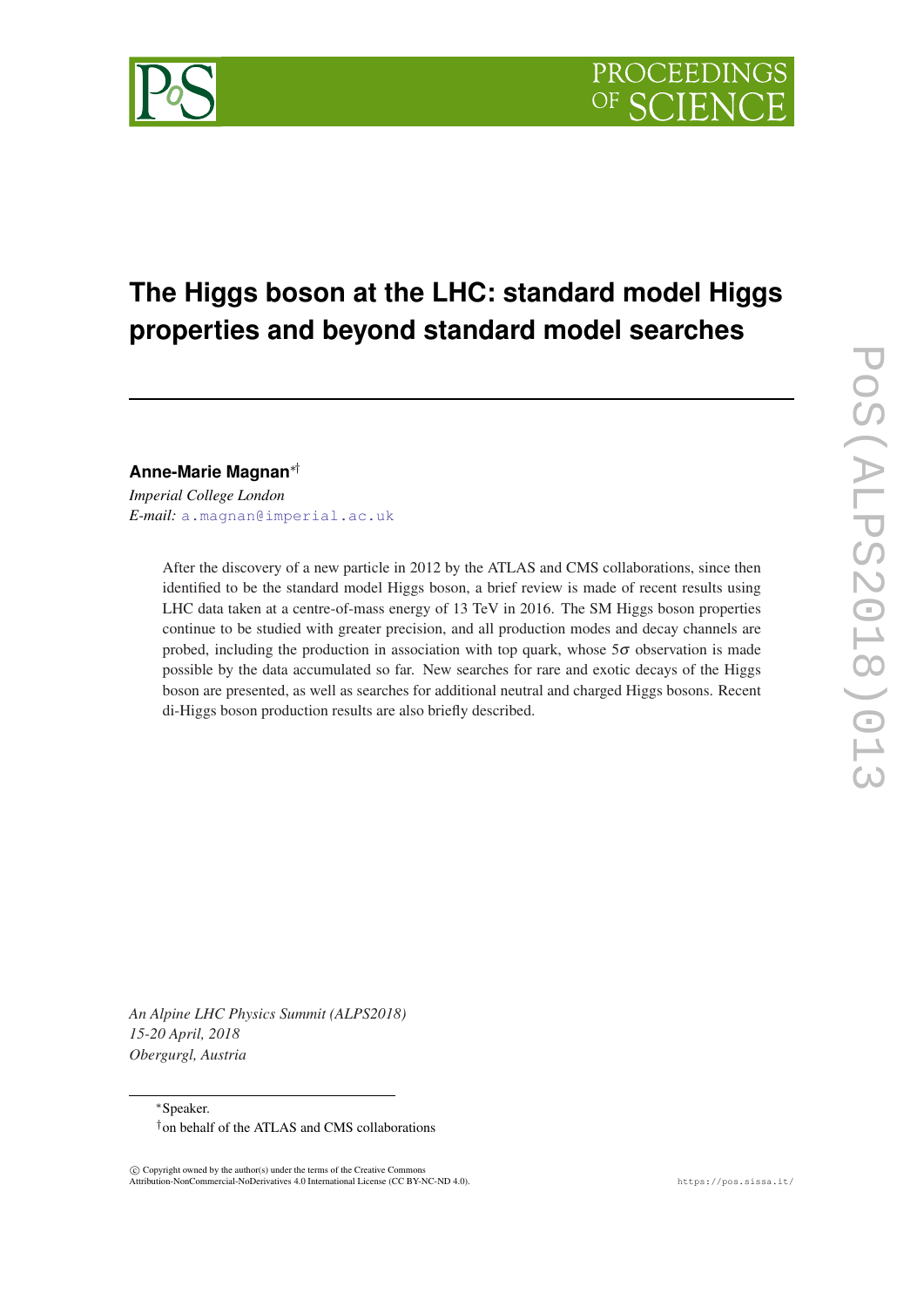#### 1. Introduction

These proceedings are dedicated to reviewing the most recent results on the Higgs boson at the Large Hadron Collider, from the ATLAS and CMS collaborations, using the data recorded in 2016. The ATLAS and CMS detectors are described in detail in [[1](#page-8-0)] and [[2\]](#page-8-0), respectively.

The luminosities recorded by ATLAS and CMS over the past years are shown in Figure 1. The run-I data-taking period refers to datasets taken in 2010 to 2012 at 7 and 8 TeV of centre-of-mass energies, whereas run-II refers to data taken in 2015 and 2016 at 13 TeV of centre-of-mass energy.



Figure 1: Integrated luminosities recorded in the ATLAS (left) and CMS (right) experiments. From [[3\]](#page-8-0) and [[4\]](#page-8-0) respectively.

The review is organised in several sections, and concerns both Standard Model (SM) Higgs boson properties and Beyond Standard Model (BSM) searches. In BSM searches, results from exotic decay channels as well as additional neutral and charged Higgs bosons are considered. The reader is referred to the references for more details about the way the analyses are performed and their complete sets of results.

#### 2. SM Higgs boson properties

The Higgs boson was discovered in July 2012, using  $\gamma\gamma$  and diboson (VV) final states, with data recorded at centre-of-mass energies of 7 and 8 TeV [[5](#page-8-0), [6\]](#page-8-0). The new particle was further characterised by the measurement of its coupling to tau leptons, with the  $5-\sigma$  observation on the run-I dataset with the combination of ATLAS and CMS data [\[7\]](#page-8-0), and by a single experiment in July 2017 with 7+8+13 (2016) TeV datasets [[8](#page-8-0)]. The evidence of the coupling to b quarks happened in the summer 2017 also with the combination of the 7+8+13 (2016) TeV datasets by both ATLAS and CMS separately [[9](#page-8-0), [10\]](#page-8-0). The 3- $\sigma$  evidence of the coupling to top quark was released by ATLAS in December 2017 with the 2016 13 TeV dataset [\[11](#page-8-0)] followed by the 5- $\sigma$  observation by CMS the week before the ALPS 2018 conference with 7+8+13 (2016) TeV datasets [\[12](#page-8-0)].

The Higgs boson mass has been measured using the golden decay channels to ZZ to 4 leptons and  $\gamma\gamma$ : these give the best resolutions and narrow mass distributions. The run-I legacy results for the mass measurements are in [\[13](#page-8-0)], and run-II updates have been released by ATLAS [[14\]](#page-8-0) and CMS [[15\]](#page-8-0), as summarised in Table [1](#page-2-0).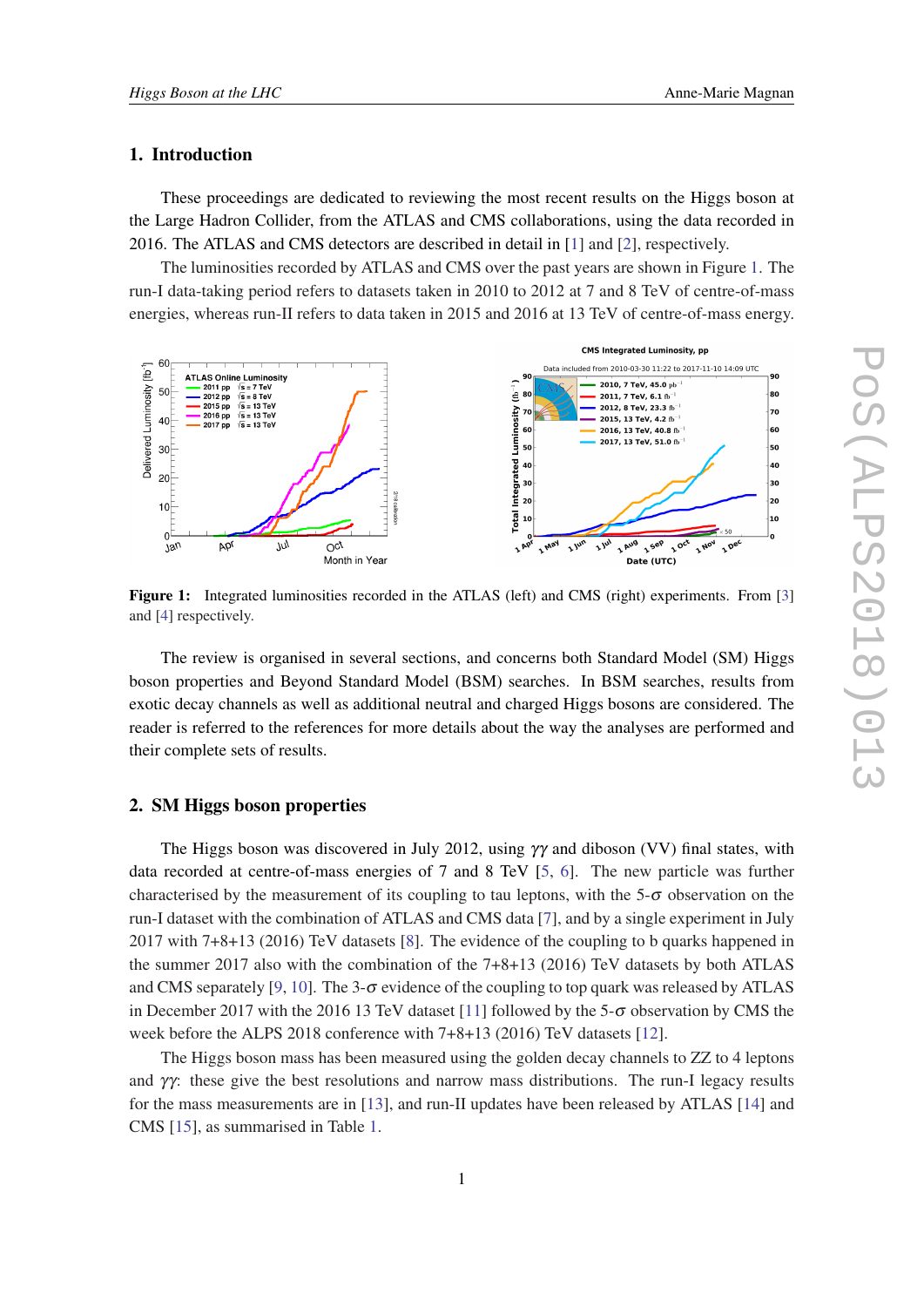| LHC Run I         | $125.09 \pm 0.21(stat) \pm 0.11(sys)$ GeV |
|-------------------|-------------------------------------------|
| <b>ATLAS 2016</b> | $124.98 \pm 0.19(stat) \pm 0.21(sys) GeV$ |
| <b>CMS 2016</b>   | $125.26 \pm 0.20(stat) \pm 0.08(sys)$ GeV |

<span id="page-2-0"></span>Table 1: Summary of the Higgs boson mass measurements and their statistical (stat) and systematic (sys) accuracies, from [[13,](#page-8-0) [14,](#page-8-0) [15\]](#page-8-0).

The spin and parity measurements were studied extensively using the same golden channels with run-I data, with the quantum numbers  $J^P = 0^+$  confirmed by data. The measurements are used to set severe constraints on anomalous couplings, see [\[16](#page-8-0)],[\[17](#page-8-0)].

In order to confirm further that the particle found is the SM Higgs boson, its couplings to the different particles are measured more and more precisely. The channels considered are shown in Figure 2 for ATLAS (left) and CMS (right), both in terms of production and decay modes. The red squares highlight the combinations that have been performed already with the run-II data.

|                                   | ggF       | VBF | VH        | ttH       |
|-----------------------------------|-----------|-----|-----------|-----------|
| $H \rightarrow ZZ \rightarrow 4I$ | $\bullet$ |     | $\bullet$ | $\bullet$ |
| ∥Н→γγ                             | $\bullet$ |     | $\bullet$ |           |
| $H \rightarrow WW$                | ٠         |     |           |           |
| $H \rightarrow bb$                |           |     | $\bullet$ |           |
| $H \rightarrow \tau \tau$         |           |     |           |           |
| $H \rightarrow \mu\mu$            | $\bullet$ |     |           |           |
| $H \rightarrow inv$               |           |     | $\bullet$ |           |

Figure 2: Decay channels and production modes considered for the measurements of the Higgs boson couplings to SM particles. Left: ATLAS. Right: CMS. The red squares highlight the combinations that have been performed already with the 2016 data. Courtesy of Andrew Gilbert [[18](#page-8-0)].

The run-I results from ATLAS and CMS data combined are described in details in [[7](#page-8-0)], and shown in Figure [3,](#page-3-0) left. The full combination of 2016 data from CMS is shown in Figure [3,](#page-3-0) right, from [\[22](#page-8-0)]. Several new channels have been added compared to the run-I combination, namely ZZ decay for associated production modes, the search for a boosted bb pair targeting gluon-fusion ¯ production and decay to b quarks [[19\]](#page-8-0). The best accuracy to date is obtained for ggH  $(11\%)$ , ttH (26%), and the full combination (9%). ATLAS results using ZZ to 4 $\ell$  and γγ decays are described in [\[20](#page-8-0)], and using WW decay in [\[21](#page-8-0)].

Differential measurements have also been done, to characterise further the kinematic properties of the Higgs boson in comparison with several theoretical calculations. The golden H $\rightarrow \gamma \gamma$  and  $H \rightarrow 4\ell$  decays are used by ATLAS [\[23](#page-8-0)] and the data are compared with Monte Carlo (MC) predictions for gluon fusion (ggH), vector-boson fusion (VBFH), and vector-boson associated (VH) production from Powheg-box v2, and for ttH and bbH production from Madgraph5\_aMC@NLO. All predictions are normalised to the latest calculations (e.g. ggH N3LO). Statistical uncertainties are still dominant at the level of 20-30%. A good agreement is obtained between both decay channels  $\gamma\gamma$  and 4 $\ell$ , and with predictions.

The first evidence of ttH production was released by ATLAS in [[11\]](#page-8-0), from multileptons analy-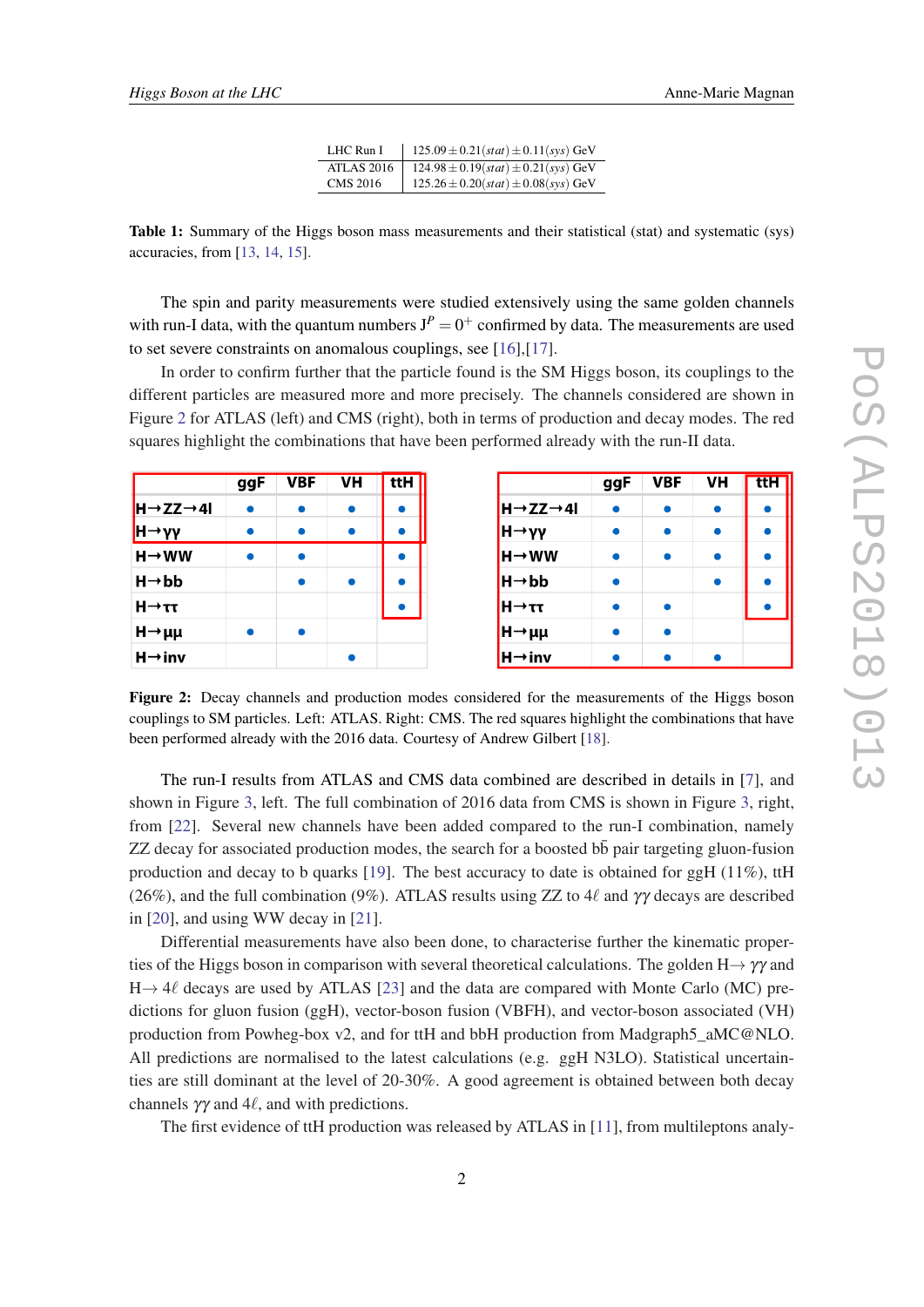<span id="page-3-0"></span>

Figure 3: Observed signal strengths, relative to SM expectations, classified by decay channels and production modes. Left: run-I combined ATLAS and CMS results, from [[7\]](#page-8-0). Right: CMS run-II combination, from [[22](#page-8-0)].

ses, with a signal strength of  $1.2 \pm 0.2$  (stat)  $\pm 0.2$  (sys). The 2016 13 TeV data were used targeting WW, ZZ, and  $\tau\tau$  decay modes. In the CMS paper [[12\]](#page-8-0) showing the first observation of ttH production, 88 categories have been combined using the full statistics of 7, 8 and 13 TeV data, and targeting WW, ZZ,  $\tau\tau$ , bb and  $\gamma\gamma$  decays. The signals strength measured by CMS is:

$$
\mu_{ttH} = 1.26^{+0.31}_{-0.26} = 1.26^{+0.16}_{-0.16} \textrm{(stat)} ^{+0.17}_{-0.15} \textrm{(expt)} ^{+0.14}_{-0.13} \textrm{(bkg\,th)} ^{+0.15}_{-0.07} \textrm{(sig\,th)}
$$

The observed and expected significances from both experiments are summarised in Table 2.

| Significance | ATLAS        | <b>CMS</b>   |
|--------------|--------------|--------------|
| Observed     | $4.2 \sigma$ | $5.2 \sigma$ |
| Expected     | $3.8 \sigma$ | $4.2 \sigma$ |

Table 2: Observed and expected significances for the measurement of ttH production in ATLAS and CMS. From [\[11](#page-8-0), [12](#page-8-0)].

The combined CMS coupling measurements allow to put new constraints on the branching ratio of the Higgs boson to invisible decay products, set at  $BR(nv) < 0.22@95\% CL$ , and on various two-Higgs-doublet models (2HDM), see [[22](#page-8-0)].

## 3. Rare decays

Having studied already in details the decay of the Higgs boson to b quarks, the next step is to look at the decay to c quarks. This channel, in addition to having a more than 10 times smaller branching ratio than the  $b\bar{b}$  channel, is also extremely challenging for the experiments. Using the VH production, ATLAS gives an observed (expected) upper limit on the cross section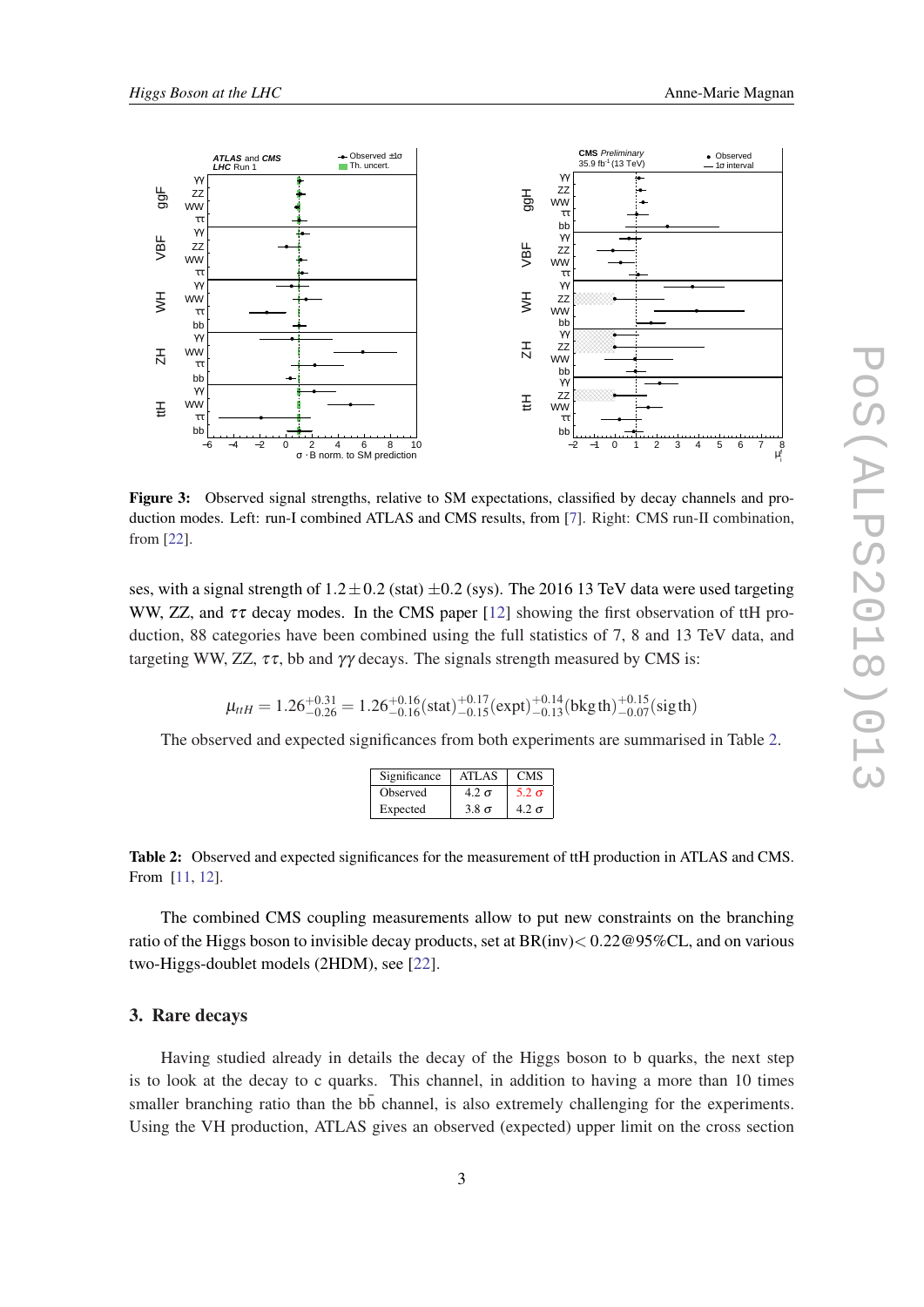times branching ratio of  $\sigma < 2.7(3.9^{+2.1}_{-1.1})$  pb [\[24](#page-8-0)]. The corresponding observed (expected) signal strength is  $\mu < 110(150^{+80}_{-40})$ .

Concerning the decay to two muons, the expected branching ratio is another two order of magnitudes smaller but the signal is extremely clean experimentally and benefiting from excellent performances of the detector in reconstructing the dimuon invariant mass. The upper limits are approaching the SM prediction with the ATLAS observed (expected) upper limit at 2.8 (2.9) times the SM prediction [[25\]](#page-8-0), and the CMS observed (expected) upper limit at 2.64 (1.89) times the SM prediction [[26\]](#page-8-0).

With a similar branching ratio than the Higgs boson to  $\gamma\gamma$  decay, ATLAS and CMS have also studied the decay to a dilepton pair (from a Z boson) and a photon. Interpretations are made also for high mass spin-0 or spin-2 resonances. ATLAS sets an observed (expected) 95%CL upper limit at 6.6 (5.2) times SM [[27\]](#page-8-0). CMS sets an observed (expected) 95%CL upper limit at 3.9 (2.0) times SM [\[28](#page-9-0)]. CMS gained in sensitivity by also considering offshell lepton pair production.

Finally decay channels involving mesons have been studied: H $\rightarrow \phi \gamma$ ,  $\rho \gamma$ . These channels allow to test the coupling of the Higgs boson to light quarks [[29\]](#page-9-0), with diagrams as shown Figure 4, left. The upper limits on the branching ratios are shown in Figure 4, right. These recent ATLAS results complement the run-I H $\rightarrow$  *J*/Ψ +  $\gamma$  searches presented in [\[30](#page-9-0)] and [[31](#page-9-0)].



Figure 4: Left: representative diagrams for the decay of the Higgs boson to a photon and a meson. Right: observed and expected 95%CL upper limits on the branching fractions of the Higgs and Z bosons to  $\phi\gamma$  and ργ. From [[29](#page-9-0)].

#### 4. Exotic decays

Having studied already almost all possible expected SM decay channels, signs of new physics can also be looked for in exotic modes. With the run-I data, a  $2.4\sigma$  excess was observed by CMS in [\[32](#page-9-0)] for the lepton-flavour violating decay in the  $\mu\tau$  final state. Unfortunately this is now ruled out by the 2016 data, see [\[33](#page-9-0)].

In many BSM models, the Higgs boson can decay to invisible particles. Complementing the indirect limits from visible decays, the direct search targets VH, ggH and VBFH production modes [[34\]](#page-9-0). The 95% CL upper limit on the branching fraction to invisible assuming SM Higgs boson production is shown in Figure [5,](#page-5-0) left. The VBFH channel is the most sensitive.

The Higgs boson could also decay to new particles like dark photons, through different portals (Hypercharge portal or Higgs portal), or light pseudoscalars. This is looked for in a final state with 4 leptons in [\[35\]](#page-9-0), from either a Z boson and new vector  $Z_D$  (or pseudoscalar a) or two new  $Z_D$ . The interpretation is given in several models, including  $H \rightarrow aa \rightarrow 4\ell$ .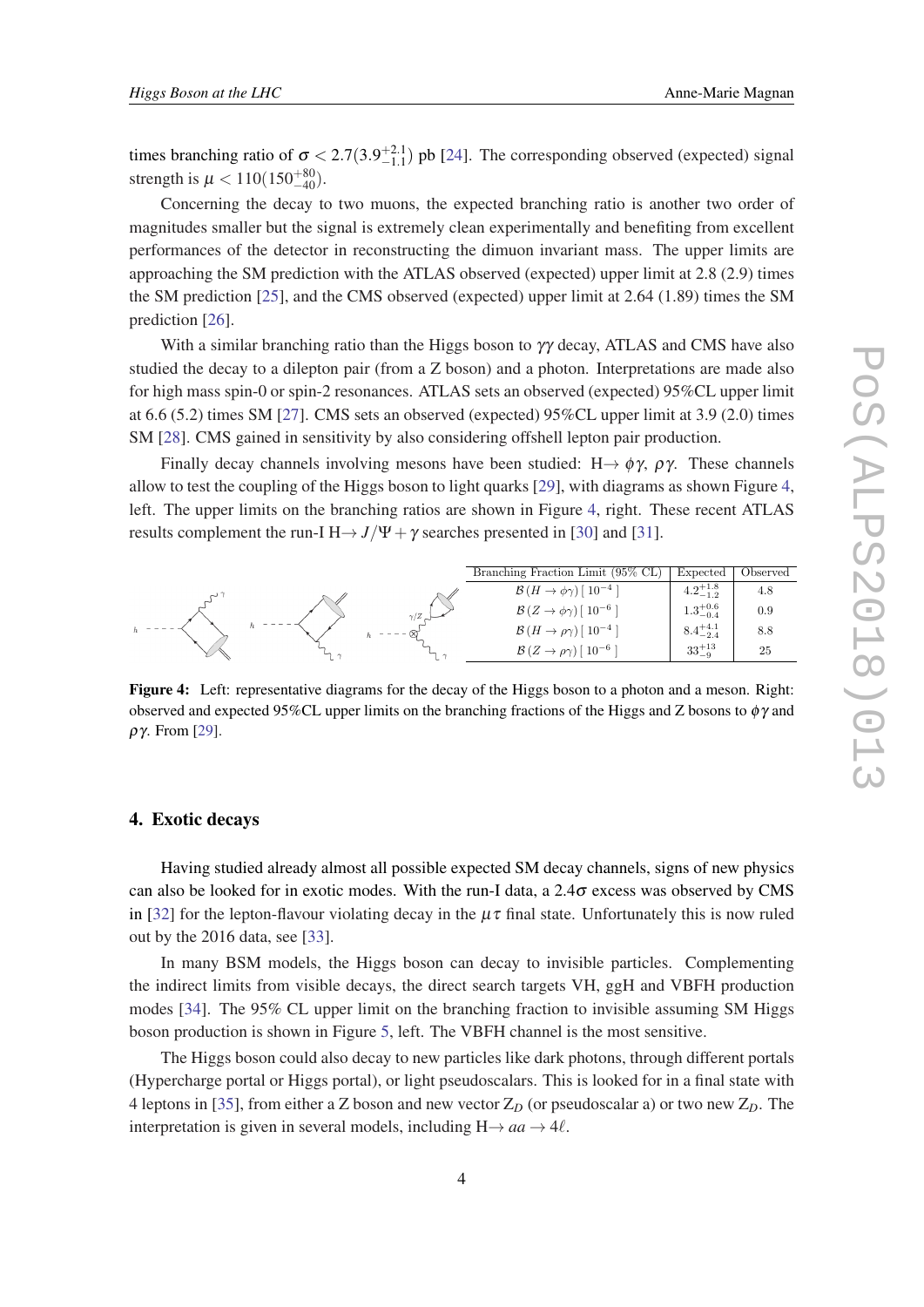<span id="page-5-0"></span>

Figure 5: Left: 95% CL upper limit on the branching fraction to invisible assuming SM Higgs boson production for different production modes and the combination, from [\[34\]](#page-9-0). Right: 95% CL upper limit on the branching fraction to two a boson as a function of the a boson mass, in a type-III 2HDM+S model with  $tan \beta = 5$ , from [[38](#page-9-0)].

#### 5. Decays to lighter (pseudo)scalar particles

In extended Higgs sector models like 2HDM with an additional singlet (2HDM+S), extra light scalars / pseudoscalars (a) are predicted. For a masses below half the mass of the SM Higgs boson, the decay channel to aa opens. The a-boson will in turn decay to SM fermion pairs, with different branching ratios in different types of models and depending also on tan $\beta$ . Typically the decay to b quarks dominates above 10 GeV followed by the decay to tau leptons, except in type-III models where it is reversed. The decay to muons is several order of magnitudes smaller but leading to a clean experimental signature.

With the run-I data, several decay modes were considered, covering different mass ranges, see for example [[36\]](#page-9-0). With the run-II data, a new CMS analysis has been released studying  $H \rightarrow aa \rightarrow$ *bb*ττ [[37\]](#page-9-0), exploiting the larger branching ratio to b quarks. The channel  $H \to aa \to \mu \mu \tau \tau$  [\[38](#page-9-0)] has also been studied with the 2016 dataset. An example summary plot comparing the new results with the run-I results from [[36\]](#page-9-0) is shown in Figure 5, right.

ATLAS also released a novel analysis targeting the VBF production mode, and decay to gluon jets:  $H \to aa \to gg$   $\gamma\gamma$  [\[39](#page-9-0)]. Similarly to the 4 $\gamma$  decay mode, this channel targets models with fermionic decays suppressed, but with a much higher predicted branching ratio. The VBF production is selected by asking for 2 jets with an invariant mass  $M_{ij}$  > 500 GeV. The 95%CL upper limit on the branching ratio to gg $\gamma\gamma$  is shown in Figure [6,](#page-6-0) left.

#### 6. BSM Searches: neutral

Additional neutral Higgs bosons are looked for with similar decay modes as the SM Higgs boson, in the high mass regions. A summary of the high-mass searches is given in Table [3.](#page-6-0)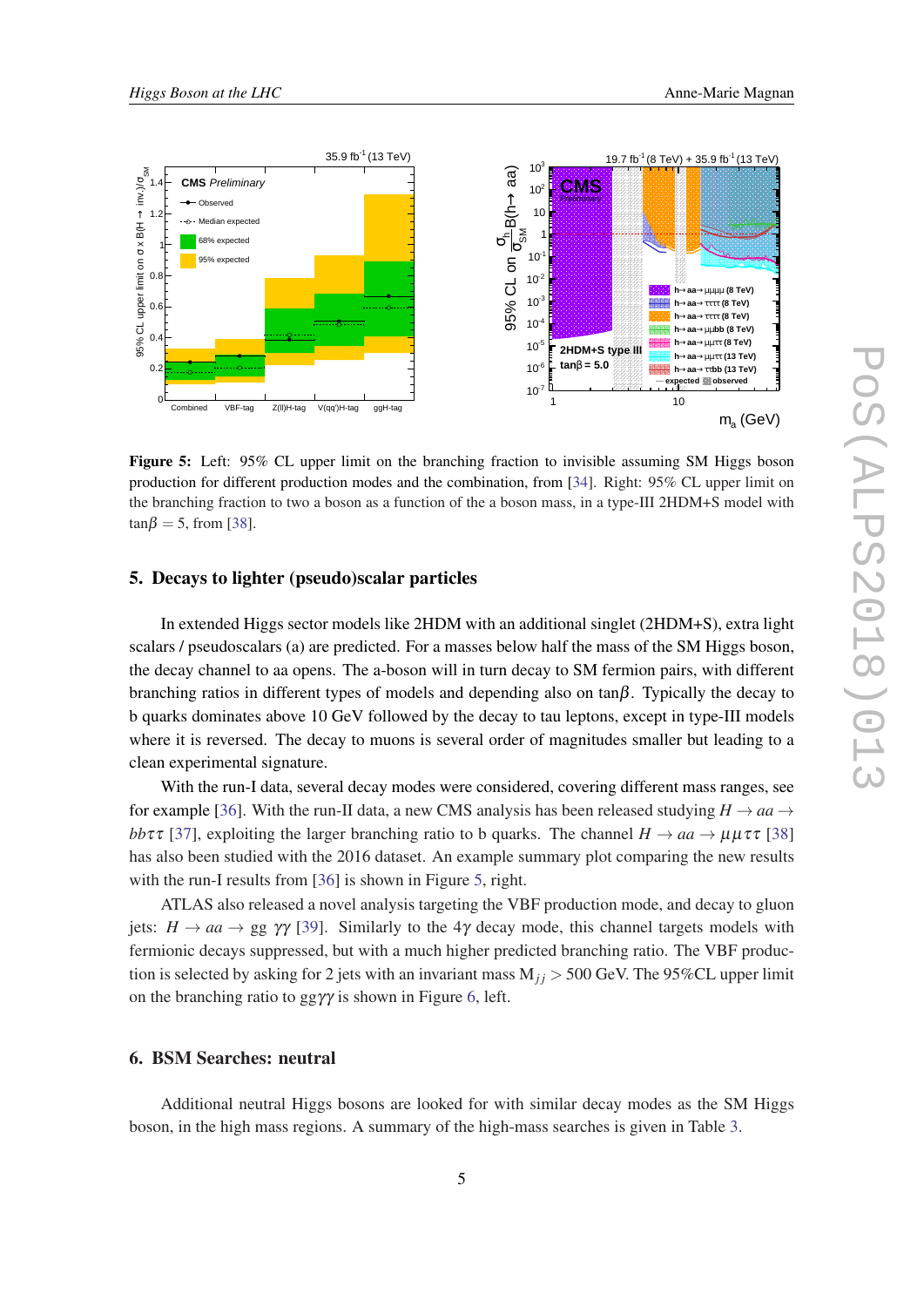<span id="page-6-0"></span>

Figure 6: Left: 95%CL upper limit on the branching ratio to ggγγ as a function of the a boson mass, from [[39\]](#page-9-0). Right: Observed significance in the search for heavy A bosons decaying to VH, as a function of the mass of the A boson, from [[42](#page-9-0)].

| Channel                                | <b>ATLAS</b>                 | <b>CMS</b>                |
|----------------------------------------|------------------------------|---------------------------|
| $H \rightarrow ZZ$                     | arXiv:1712.06386             | arXiv:1804.01939          |
| $H \rightarrow WW$ (llvv)              | Eur. Phys. J. C 78 (2018) 24 | JHEP 10 (2015) 144 (RunI) |
| $H \rightarrow WW, WZ$ (1 <i>vgg</i> ) | JHEP 03 (2018) 042           | JHEP 10 (2015) 144 (RunI) |
| $H \rightarrow \tau \tau$              | JHEP 01 (2018) 055           | arXiv:1803.06553          |

Table 3: References for the ATLAS and CMS searches of high-mass neutral Higgs bosons.

Low mass Higgs boson decaying to  $\gamma\gamma$  are searched for in the mass range  $70 < m_H < 110$ GeV in [\[40](#page-9-0)]. A local (global) combined significance of 2.8 (1.3)  $\sigma$  is seen for a mass of 95.4 GeV, not enough to conclude to an observation, but it is to be noted that an excess is seen separately in different production modes and datasets (8 and 13 TeV datasets) in this same mass region. More data need to be analysed before a conclusion can be reached.

In addition to the standard decays to two SM bosons or two fermions, also cascade decays involving several Higgs bosons are possible depending on the scenarios. ATLAS has studied A bosons decaying to ZH in [[41\]](#page-9-0), targeting both gluon fusion and b-associated productions. Also decays of A bosons to a vector boson (W or Z) and SM Higgs bosons are studied by ATLAS in [[42\]](#page-9-0), with  $W \rightarrow \ell v$ ,  $Z \rightarrow \ell \ell$ ,  $v v$ , and  $H \rightarrow b\bar{b}$ , and with resolved and merged topologies. Interpretations are given in heavy-vector-triplet and 2HDM models. A local excess is seen with a local (global) significance of 3.6 (2.4)  $\sigma$ , shown in Figure 6, right.

## 7. Di-Higgs boson production

Di-Higgs boson production in the SM is a non-resonant process with small cross sections  $O \simeq 30$  fb at 13 TeV. The cross section can be significantly enhanced in diverse BSM scenarios if resonant production becomes possible via new particles. Non-resonant enhancements are also considered, using description from Effective Field Theories (EFT). The run-I results are summarised in [\[43](#page-9-0)] and [[44](#page-9-0)], for ATLAS and CMS respectively.

The branching ratios for di-Higgs boson production to different final states are shown in Figure [7,](#page-7-0) with the channels analysed already shown explicitely with red boxes. The run-II results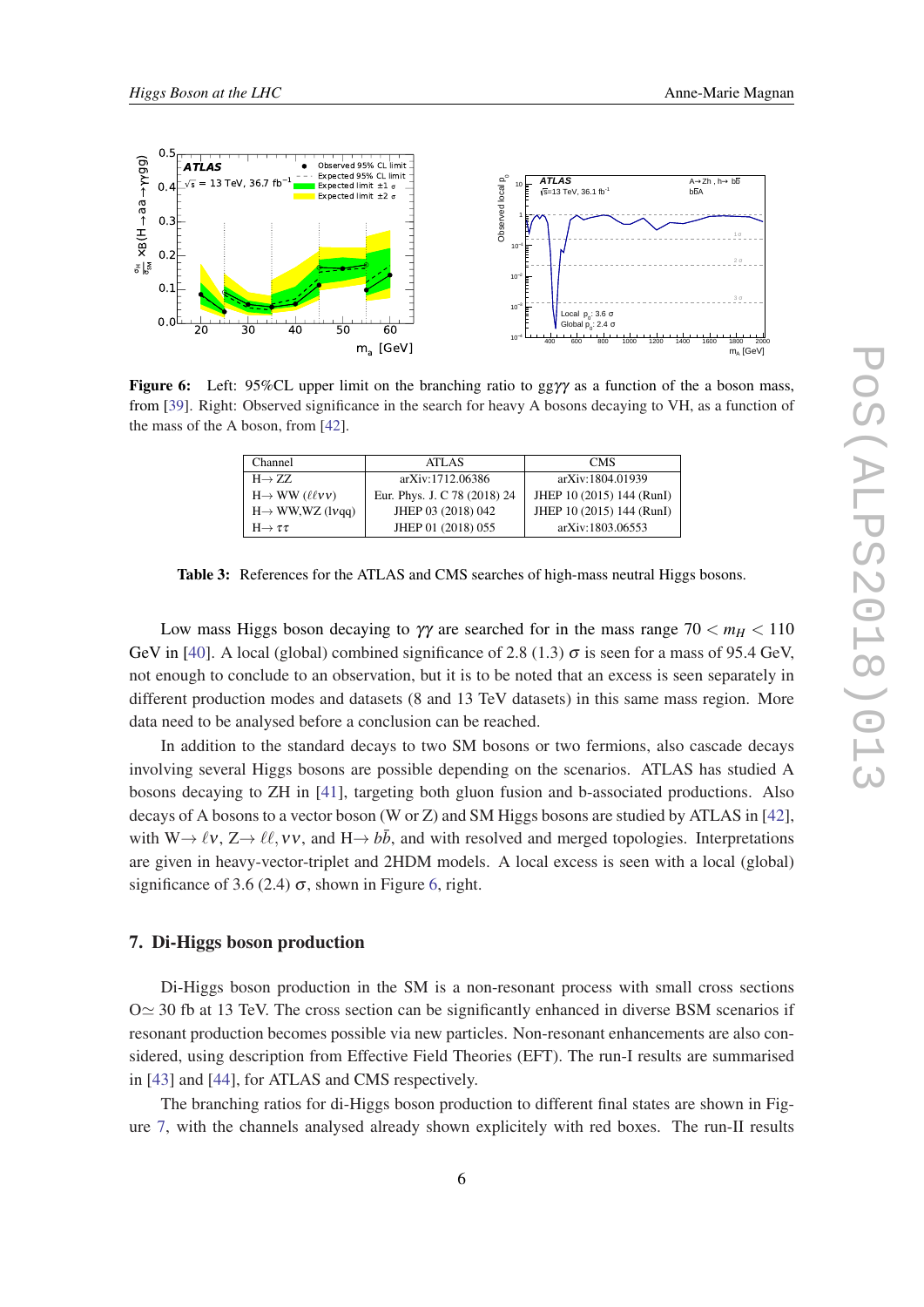<span id="page-7-0"></span>references are summarised in the table in Figure 7. For non-resonant HH searches, the sensitivity reached is of the order of  $20 \times SM$ . The EFT parametrisation is taken from [[45\]](#page-9-0).



Figure 7: Branching ratios of di-Higgs boson production to different final states, and list of references for the run-II results.

## 8. BSM Searches: charged

Finding a charged Higgs boson would be an unequivoqual sign of physics beyond the SM. Many searches have been performed with unfortunately no signs of a charged Higgs boson yet in the data. References are summarised in Table 4 for ATLAS and CMS searches.

| Search                                               | ATLAS                               | <b>CMS</b>            |
|------------------------------------------------------|-------------------------------------|-----------------------|
| $H^{\pm} \rightarrow c\bar{s}$ 8 TeV                 | Eur. Phys. J. C, 73 6 (2013) 2465   | JHEP 12 (2015) 1      |
| $H^{\pm} \rightarrow c\bar{b}$ 8 TeV                 |                                     | CMS-PAS-HIG-16-030    |
| $H^{\pm} \rightarrow t\bar{b}$ 8 TeV                 | JHEP 03 (2016) 127                  | JHEP 11 (2015) 018    |
| $H^{\pm} \rightarrow \tau v$ 13 TeV                  | Phys. Lett. B 759 (2016) 555-574    | CMS-PAS-HIG-16-031    |
| $H^{\pm} \rightarrow t\bar{b}$ 13 TeV                | ATLAS-CONF-2016-089                 |                       |
| $H^{\pm} \rightarrow WZ$                             | Phys. Rev. Lett. 114, 231801 (2015) | PRL 119 (2017) 141802 |
| $H^{\pm\pm} \rightarrow \ell \ell \ell(\ell)$ 13 TeV | Eur. Phys. J. C 78 (2018) 199       | CMS-PAS-HIG-16-036    |
| $H^{\pm\pm} \rightarrow W^{\pm}W^{\pm}$              |                                     | arXiv:1709.05822      |

Table 4: References for all charged Higgs boson analyses in ATLAS and CMS.

## 9. Conclusion

With the analysis of the data taken in 2016 at a centre-of-mass energy of 13 TeV, the SM Higgs boson has now been observed in all production modes, including ttH, and in the five main decay channels, with 5 $\sigma$  discoveries in dibosons,  $\gamma\gamma$  and  $\tau\tau$ , and 3 $\sigma$  evidence for bb. Coupling measurements are being completed in all production modes and decay channels. Concerning rare decays, the experiments are reaching  $2.6 \times SM$  in the  $\mu\mu$  channel, and  $4 \times SM$  in rare decay to Z $\gamma$ . They are exploring decays to charm quarks and meson+ $\gamma$  and also many exotic decay modes, e.g. to invisible particles or dark photons.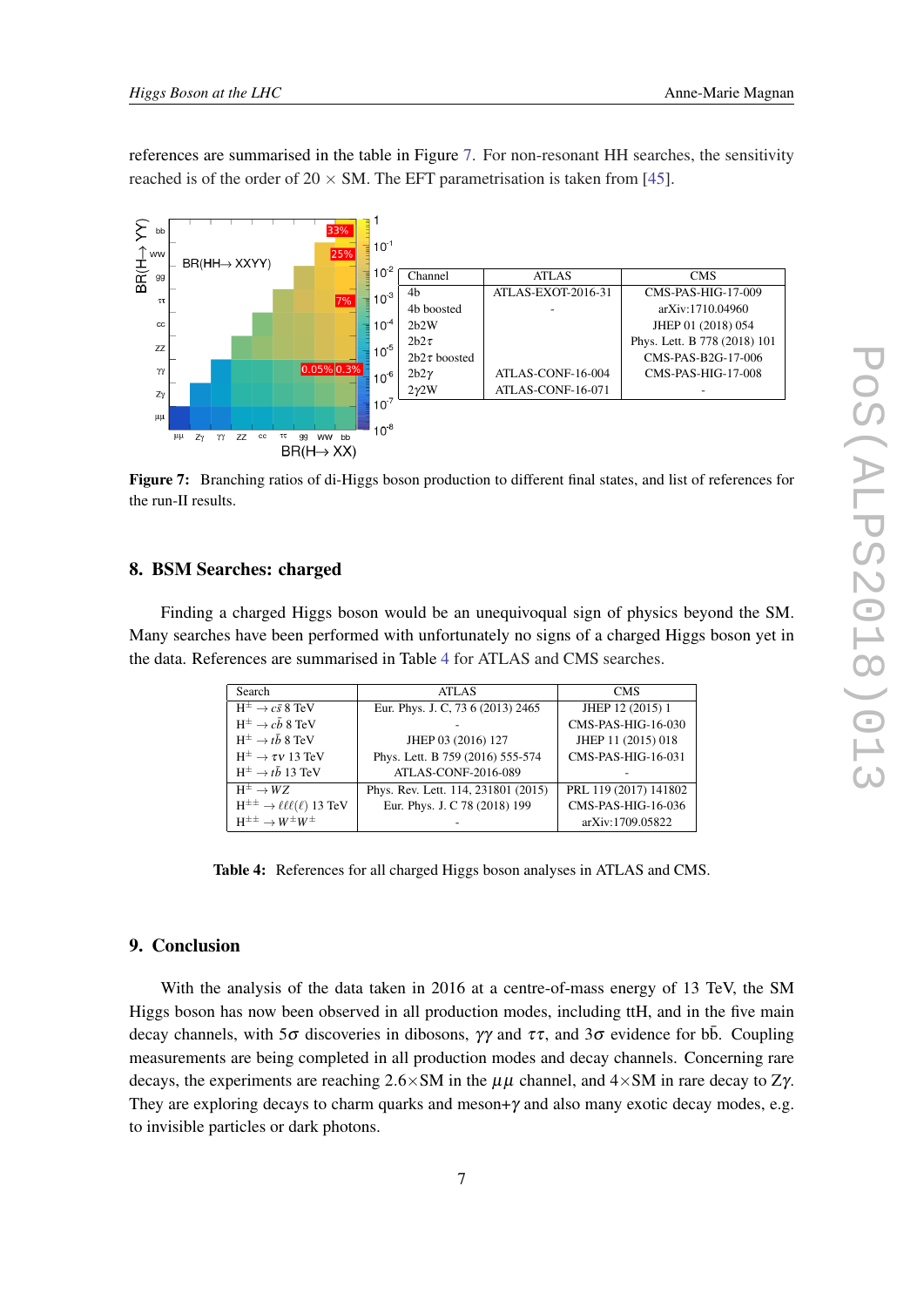<span id="page-8-0"></span>The constraints from the visible decay channels and increasingly precise measurements achieved by both experiments are strong, but many different searches are developed to look for signs of new physics. In the objective of leaving no stone unturned, a good complementarity is seen between AT-LAS and CMS. No significant-enough excess has been found yet leading to stronger and stronger constraints put on theoretical models.

#### References

- [1] ATLAS Collaboration, "The ATLAS experiment at the CERN LHC", JINST 3:S08003,2008.
- [2] CMS Collaboration, "The CMS experiment at the CERN LHC", JINST 3:S08004,2008.
- [3] ATLAS Collaboration, https://twiki.cern.ch/twiki/bin/view/AtlasPublic/LuminosityPublicResultsRun2
- [4] CMS Collaboration, https://twiki.cern.ch/twiki/bin/view/CMSPublic/LumiPublicResults
- [5] ATLAS Collaboration, Phys. Lett. B 716 (2012) 1
- [6] CMS Collaboration, PLB 716 (2012) 30
- [7] ATLAS and CMS Collaborations, JHEP 08 (2016) 045
- [8] CMS Collaboration, Phys. Lett. B 779 (2018) 283
- [9] ATLAS Collaboration, JHEP 12 (2017) 024
- [10] CMS Collaboration, Phys. Lett. B 780 (2018) 501
- [11] ATLAS Collaboration, Phys. Rev. D 97 (2018) 072003
- [12] CMS Collaboration, arXiv:1804.02610
- [13] ATLAS and CMS Collaborations, Phys. Rev. Lett. 114 (2015) 191803
- [14] ATLAS Collaboration, ATLAS-CONF-2017-046, https://cds.cern.ch/record/2273853
- [15] CMS Collaboration, JHEP 11 (2017) 047
- [16] ATLAS Collaboration, Eur. Phys. J. C75 (2015) 476
- [17] CMS Collaboration, Phys. Lett. B 775 (2017) 1
- [18] Andrew Gilbert, LHC Seminar 10th April 2018, https://indico.cern.ch/event/682983
- [19] CMS Collaboration, Phys. Rev. Lett. 120 (2018) 071802
- [20] ATLAS Collaboration, ATLAS-CONF-2017-047, https://cds.cern.ch/record/2273854
- [21] ATLAS Collaboration, ATLAS-CONF-2018-004, http://cdsweb.cern.ch/record/2308392
- [22] CMS Collaboration, CMS-PAS-HIG-17-031, http://cds.cern.ch/record/2308127
- [23] ATLAS Collaboration, ATLAS-CONF-2018-002, https://cds.cern.ch/record/2308390
- [24] ATLAS Collaboration, arXiv:1802.04329
- [25] ATLAS Collaboration, Phys. Rev. Lett. 119 (2017) 051802
- [26] CMS Collaboration, CMS-PAS-HIG-17-019, http://cds.cern.ch/record/2292159
- [27] ATLAS Collaboration, JHEP 10 (2017) 112